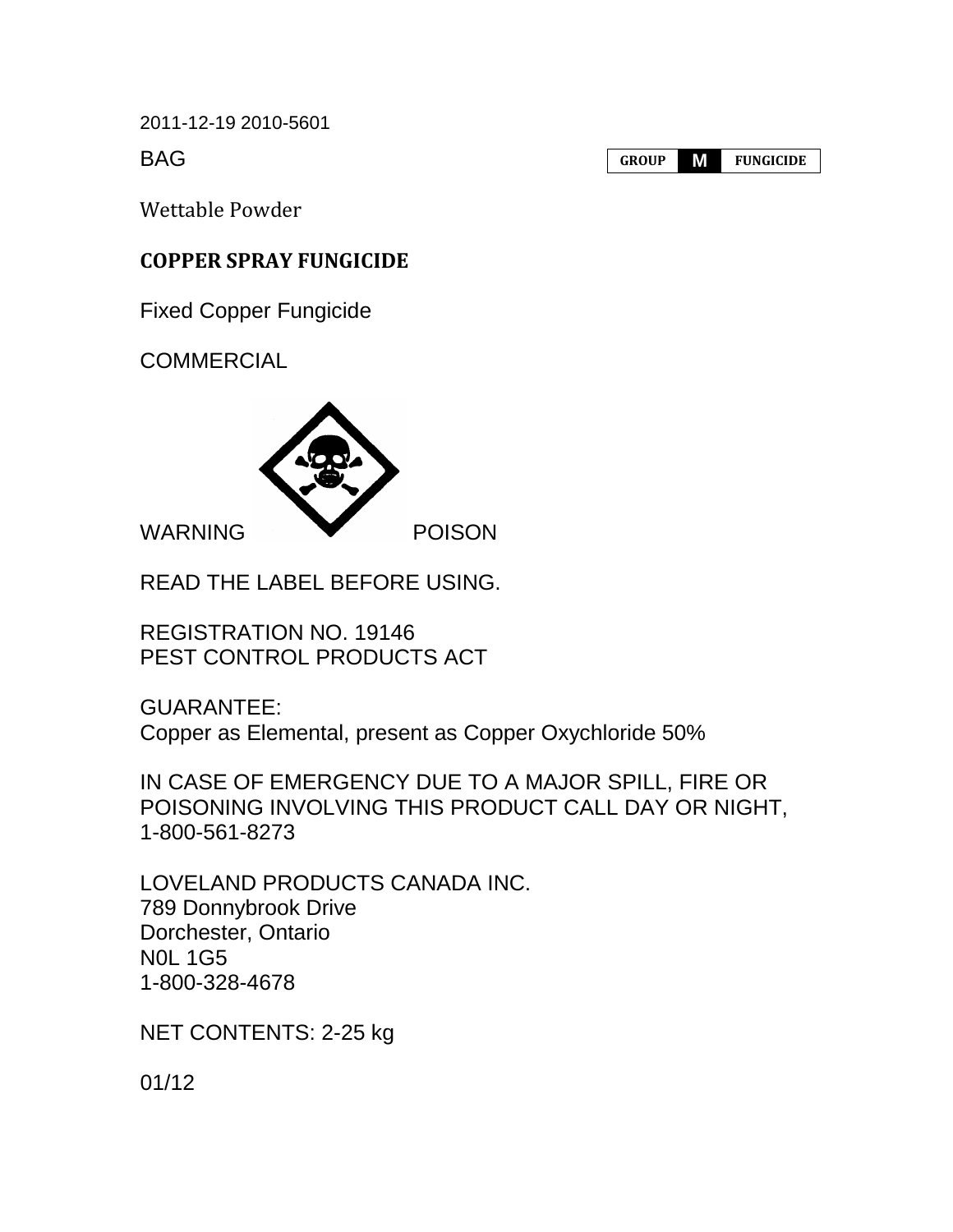## **PRECAUTIONS: KEEP OUT OF REACH OF CHILDREN.**

Hazardous if swallowed, inhaled or absorbed through the skin. Avoid breathing dust or spray mist. Avoid contact with eyes, skin and clothing.

Wear goggles, long pants, a long-sleeved shirt and shoes plus socks during mixing/loading, application, clean-up and repair. In addition, wear chemicalresistant gloves during mixing/loading, clean-up and repair.

Remove personal protective equipment immediately after handling this product. Wash the outside of gloves before removing. As soon as possible, wash thoroughly and change into clean clothing.

Remove clothing/personal protective equipment immediately if pesticide gets inside. Then wash thoroughly and put on clean clothing.

Discard clothing and other absorbent material that have been drenched or heavily contaminated with the product's concentrate. Do not reuse them.

For cleaning/maintaining personal protective equipment, use detergent and hot water. Keep and wash personal protective equipment separately from other laundry.

Wash hands before eating, drinking, chewing gum, using tobacco or using the toilet.

**DO NOT** enter or allow worker entry into treated areas during the restricted-entry interval of 48 hours.

#### **For greenhouse use:**

**DO NOT** enter or allow worker entry into treated areas during the restricted-entry interval of 24 hours.

At least one container or station designed specifically for flushing eyes must be available, and in operating condition with decontamination supplies, for workers entering the treated area. This container/station must remain available for at least seven days following application.

Applicators must post warning signs bearing the following information on all entrances to the greenhouse:

- The name of the product applied.
- The date and time of the application.
- "Product residues in the treated area may be highly irritating to the eyes."
- "Avoid contact of product residues with eyes."

- "If in eyes: Hold eye open and rinse slowly and gently with water for 15–20 minutes using the eye flush container [or eye flush station] located in the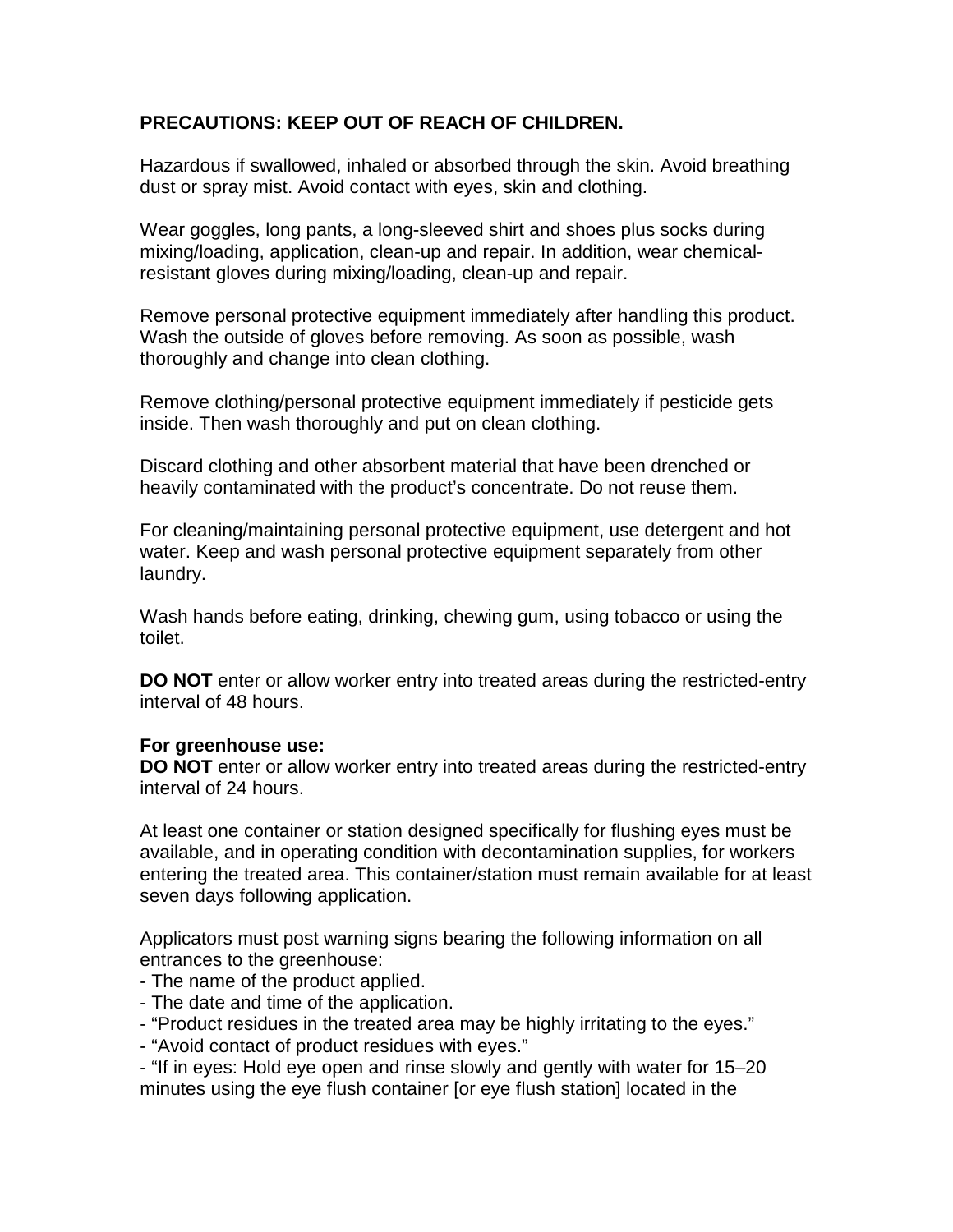greenhouse. Remove contact lenses, if present, after the first 5 minutes, then continue rinsing eye. Call a poison control centre or doctor for treatment advice." - The location of the eye flush container/station.

- Instructions on how to operate the eye flush container/station.

Signs must remain posted at least 7 days after treatment. Only the applicator(s) (or someone under their supervision) may remove warning signs.

Do not apply or allow drift to areas occupied by unprotected persons and animals, or to streams, lakes or ponds to protect wildlife. Avoid contamination of feed or food, including such crops on which residue is unsafe.

Add Hydrated lime when treating copper sensitive crops.

If this pest control product is to be used on a commodity that may be exported to the U.S. and you require information on acceptable residue levels in the U.S., visit CropLife Canada's website at: [www.croplife.ca.](http://www.croplife.ca/)

#### **FIRST AID:**

IF ON SKIN OR CLOTHING: Take off contaminated clothing. Rinse skin immediately with plenty of water for 15-20 minutes. Call a poison control centre or doctor for treatment advice.

IF IN EYES: Hold eye open and rinse slowly and gently with water for 15-20 minutes. Remove contact lenses, if present, after the first 5 minutes, then continue rinsing eye. Call a poison control centre or doctor for treatment advice. IF SWALLOWED: Call a poison control centre or doctor immediately for treatment advice. Have person sip a glass of water if able to swallow. Do not induce vomiting unless told to do so by a poison control centre or doctor. Do not give anything by mouth to an unconscious person.

IF INHALED: Move person to fresh air. If person is not breathing, call 911 or an ambulance, then give artificial respiration, preferable by mouth-to-mouth, if possible. Call a poison control centre or doctor for treatment advice. Take container, label or product name and Pest Control Product Registration Number with you when seeking medical attention.

**TOXICOLOGICAL INFORMATION:** Treat symptomatically.

### **RESISTANCE MANAGEMENT RECOMMENDATIONS**

For resistance management, please note that COPPER SPRAY Fungicide contains a Group M fungicide. Any fungal population may contain individuals naturally resistant to COPPER SPRAY Fungicide and other Group M fungicides. A gradual or total loss of pest control may occur over time if these fungicides are used repeatedly in the same fields. Other resistance mechanisms that are not linked to site of action but specific for individual chemicals, such as enhanced metabolism, may also exist. Appropriate resistance-management strategies should be followed.

To delay fungicide resistance: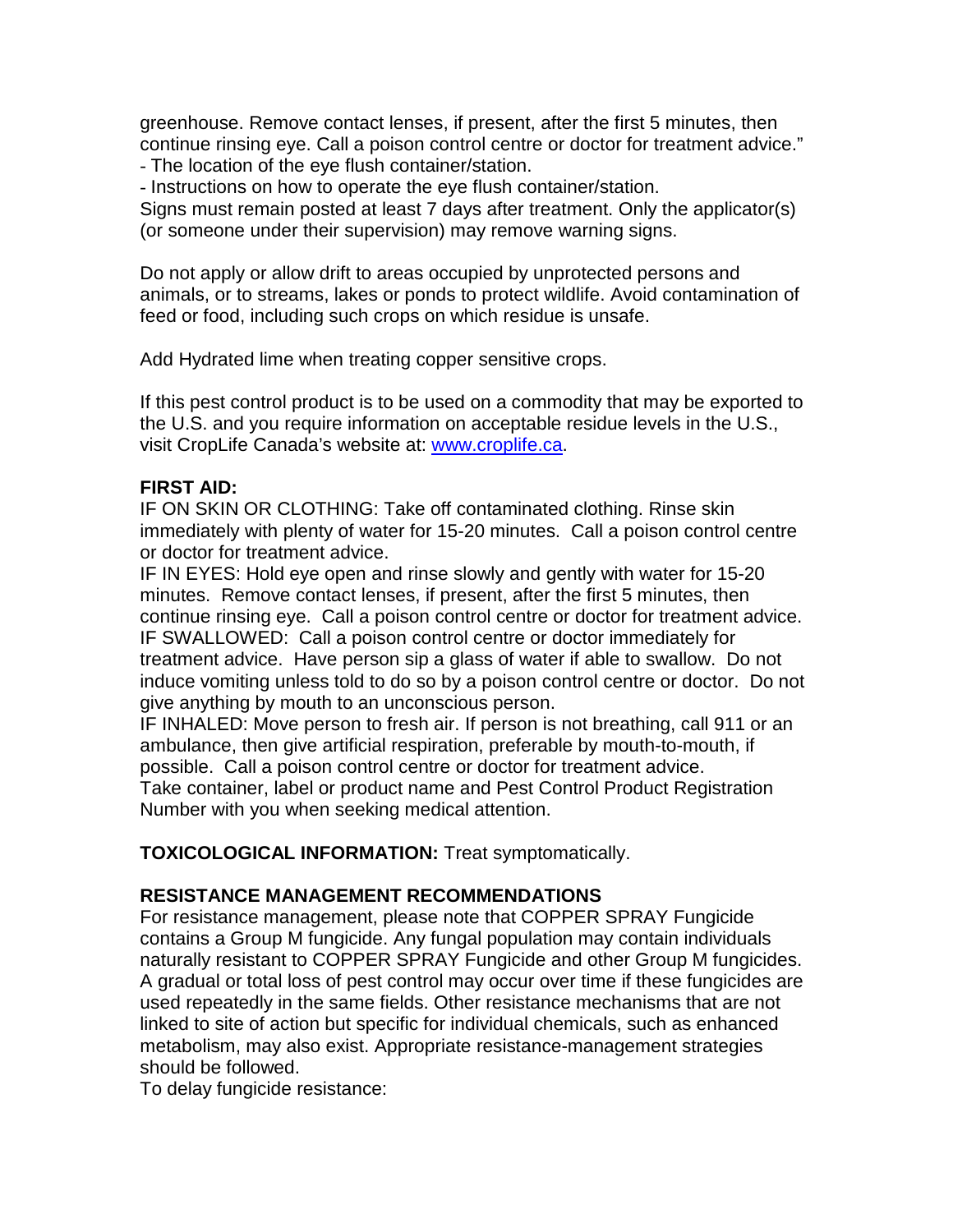- Where possible, rotate the use of COPPER SPRAY Fungicide or other Group M fungicides with different groups that control the same pathogens.
- Use tank mixtures with fungicide from a different group when such use is permitted.
- Fungicide use should be based on an IPM program that includes scouting, historical information related to pesticide use and crop rotation and considers cultural, biological and other chemical control practices.
- Monitor treated fungal populations for resistance development.
- If disease continues to progress after treatment with this product, do not increase the use rate. Discontinue use of this product and switch to another fungicide with a different target site of action, if available.

Contact your local extension specialist or certified crop advisors for any additional pesticide resistance-management and/or IPM recommendations for specific crops and pathogens.

For further information and to report suspected resistance, contact the Technical Service, Loveland Products Canada Inc., 1-800-328-4678 or at www.uap.ca.

**DIRECTIONS FOR USE:** Apply in sufficient water for thorough coverage of all plant parts; this volume depends on spray equipment and size of plants. The spray tank should be partially filled with water and the required Copper Spray Fungicide added while stirring. Keep agitating during filling and spraying operations. May be used up to 1 day before harvest or as otherwise noted.

## **DO NOT APPLY BY AIR.**

**DO NOT** apply this product in a way that will contact workers or bystanders, either directly or through drift. Only protected handlers may be in the area during application.

**DO NOT** apply this product directly to freshwater habitats (such as lakes, rivers, sloughs, ponds, prairie potholes, creeks, marshes, streams, reservoirs and wetlands), estuarine/marine habitats.

**DO NOT** contaminate irrigation or drinking water supplies or aquatic habitats by cleaning of equipment or disposal of wastes.

### **Buffer zones**

Field sprayer application: **DO NOT** apply during periods of dead calm. Avoid application of this product when winds are gusty. **DO NOT** apply with spray droplets smaller than the American Society of Agricultural Engineers (ASAE) medium classification. Boom height must be 60 cm or less above the crop or ground.

Airblast application: **DO NOT** apply during periods of dead calm. Avoid application of this product when winds are gusty. **DO NOT** direct spray above plants to be treated. Turn off outward pointing nozzles at row ends and outer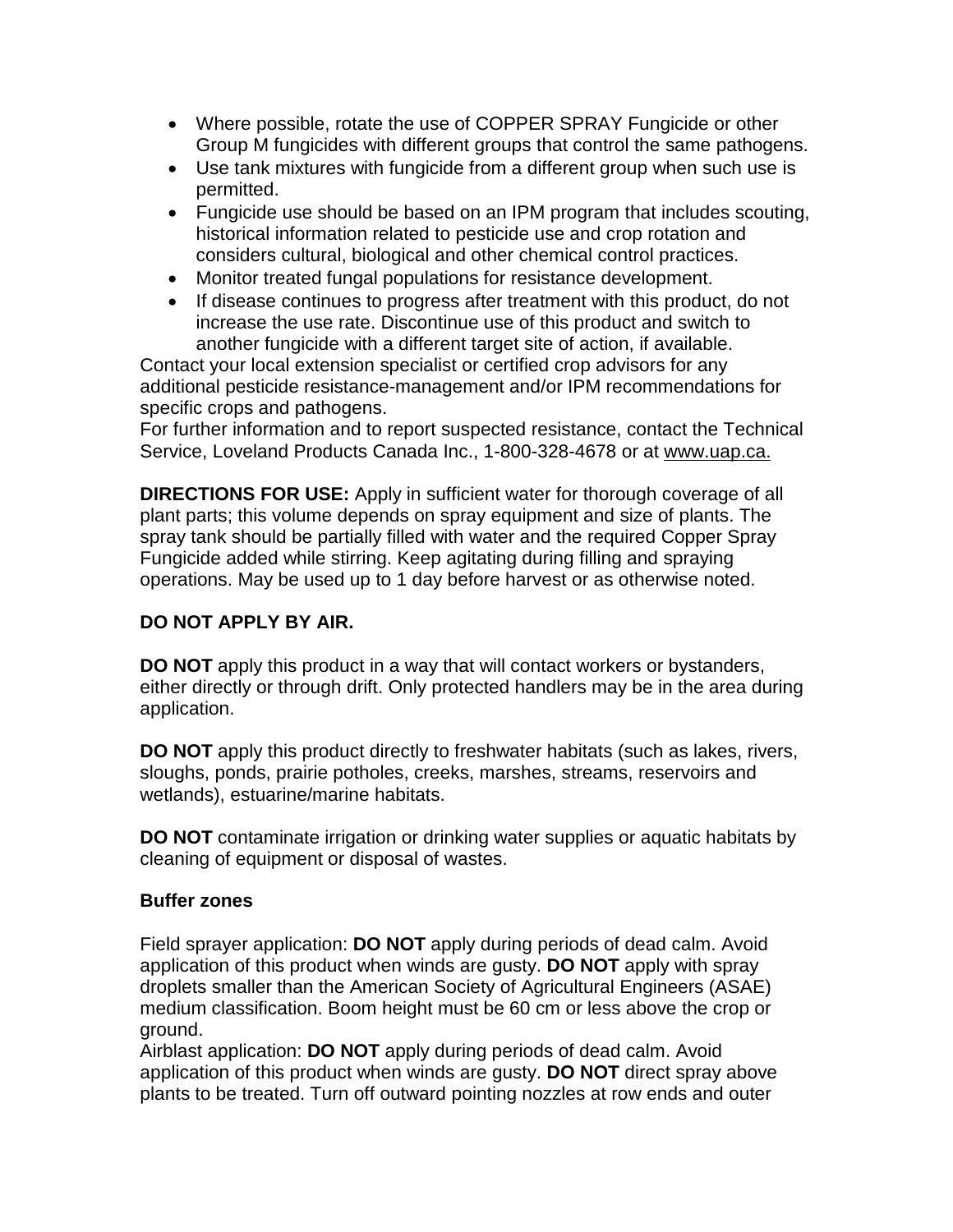rows. **DO NOT** apply when wind speed is greater than 16 km/hr at the application site as measured outside of the treatment area on the upwind side.

Use of the following spray methods or equipment **DO NOT** require a buffer zone: hand-held or backpack sprayer and spot treatment.

The buffer zones specified in the table below are required between the point of direct application and the closest downwind edge of sensitive terrestrial habitats (such as grasslands, forested areas, shelter belts, woodlots, hedgerows, riparian areas and shrublands), sensitive freshwater habitats (such as lakes, rivers, sloughs, ponds, prairie potholes, creeks, marshes, streams, reservoirs and wetlands) and estuarine/marine habitats.

| <b>Method of</b>   | Use site                |                              | Buffer Zones (meters) Required for the Protection of: |                 |                            |                 |                    |
|--------------------|-------------------------|------------------------------|-------------------------------------------------------|-----------------|----------------------------|-----------------|--------------------|
| <b>Application</b> |                         |                              | <b>Estuarine/Marine</b><br><b>Freshwater</b>          |                 |                            |                 | <b>Terrestrial</b> |
|                    |                         |                              | <b>Habitat of Depths:</b>                             |                 | <b>Habitats of Depths:</b> |                 | habitat            |
|                    |                         |                              | <b>Less</b>                                           | <b>Greater</b>  | <b>Less</b>                | <b>Greater</b>  |                    |
|                    |                         |                              | than 1 m                                              | than 1 m        | than 1 m                   | than 1 m        |                    |
| Field              |                         | Flowering Prunus, Forsythia, | 15                                                    | 5               | $\overline{10}$            | 4               | $\overline{0}$     |
| Sprayer *          | Lilac, Rose,            |                              |                                                       |                 |                            |                 |                    |
|                    | Cranberry               |                              | 15                                                    | $\overline{5}$  | 10                         | $\overline{4}$  | $\overline{0}$     |
|                    | Potatoes                |                              | 40                                                    | 20              | 20                         | 10              | 1                  |
|                    | squash, melon, pumpkin, |                              | 20                                                    | 10              | 10                         | 5               | 1                  |
|                    |                         | cucumbers, onion, celery     |                                                       |                 |                            |                 |                    |
|                    | Tomatoes                |                              | 45                                                    | 20              | 25                         | 10              | $\mathbf{1}$       |
| Airblast           | Apricots,               | Early growth                 | 45                                                    | 35              | 40                         | 30              | 0                  |
|                    | peaches                 | stage                        |                                                       |                 |                            |                 |                    |
|                    | (except leaf            | Late growth                  | $\overline{35}$                                       | $\overline{30}$ | $\overline{3}0$            | $\overline{20}$ | $\overline{0}$     |
|                    | curl)                   | stage                        |                                                       |                 |                            |                 |                    |
|                    | Peach,                  | Early growth                 | 40                                                    | $\overline{30}$ | $\overline{30}$            | 20              | $\mathbf 0$        |
|                    | (leaf curl)             | stage                        |                                                       |                 |                            |                 |                    |
|                    | crabapple               | Late growth                  | 40                                                    | $\overline{30}$ | $\overline{35}$            | $\overline{25}$ | $\overline{0}$     |
|                    | Cotoneaster             | stage                        |                                                       |                 |                            |                 |                    |
|                    | hawthorn.               |                              |                                                       |                 |                            |                 |                    |
|                    | mountain                |                              |                                                       |                 |                            |                 |                    |
|                    | ash, quince             |                              |                                                       |                 |                            |                 |                    |
|                    | Arborvitae,             | Early growth                 | 55                                                    | 45              | 45                         | 40              | $\mathbf{1}$       |
|                    | cedar, fir,             | stage                        |                                                       |                 |                            |                 |                    |
|                    | juniper, pine,          | Late growth                  | 45                                                    | $\overline{35}$ | $\overline{35}$            | $\overline{30}$ | $\overline{1}$     |
|                    | spruce                  | stage                        |                                                       |                 |                            |                 |                    |
|                    | Raspberry               | Early growth                 | $\overline{55}$                                       | 45              | $\overline{50}$            | 40              | $\mathbf{1}$       |
|                    |                         | stage                        |                                                       |                 |                            |                 |                    |
|                    |                         | Late growth                  | 45                                                    | 35              | 40                         | 30              | $\mathbf{1}$       |
|                    |                         | stage                        |                                                       |                 |                            |                 |                    |
|                    | Grapes                  | Early growth                 | 60                                                    | 55              | 55                         | $\overline{45}$ | $\overline{2}$     |
|                    |                         | stage                        |                                                       |                 |                            |                 |                    |
|                    |                         | Late growth                  | 50                                                    | 45              | 45                         | 35              | $\overline{2}$     |
|                    |                         | stage                        |                                                       |                 |                            |                 |                    |
|                    | Apple, pear             | Early growth                 | 60                                                    | 50              | 50                         | 40              | $\overline{1}$     |
|                    |                         | stage                        |                                                       |                 |                            |                 |                    |
|                    |                         | Late growth                  | $\overline{50}$                                       | 40              | 40                         | $\overline{35}$ | $\overline{1}$     |
|                    |                         | stage                        |                                                       |                 |                            |                 |                    |
|                    | Walnuts                 | Early growth                 | 50                                                    | 45              | $\overline{45}$            | 35              | $\overline{1}$     |
|                    |                         | stage                        |                                                       |                 |                            |                 |                    |
|                    |                         | Late growth                  | 40                                                    | 35              | 35                         | 25              | $\mathbf{1}$       |
|                    |                         | stage                        |                                                       |                 |                            |                 |                    |
|                    | Sour Cherry             | Early growth                 | 55                                                    | 45              | 45                         | 40              | 1                  |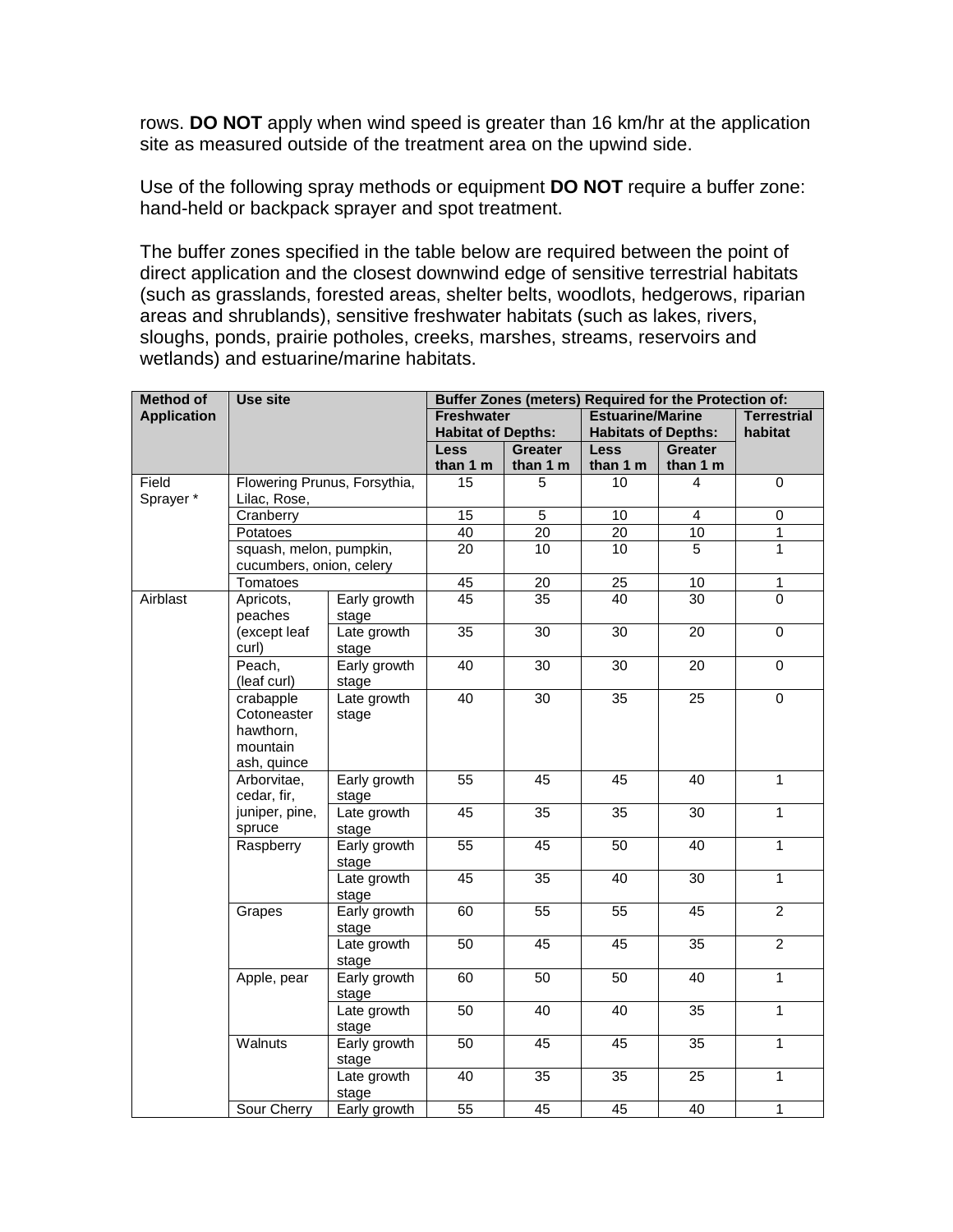| (brown rot,<br>leaf rot) | stage                 |    |    |    |    |  |
|--------------------------|-----------------------|----|----|----|----|--|
| Blueberry<br>(highbush)  | Early growth<br>stage | 55 | 45 | 50 | 40 |  |
|                          | Late growth<br>stage  | 45 | 35 | 40 | 30 |  |
| Filbert/<br>Hazelnut     | Early growth<br>stage | 55 | 50 | 50 | 40 |  |
|                          | Late growth<br>stage  | 45 | 40 | 40 | 30 |  |

\* For field sprayer application, buffer zones can be reduced with the use of drift reducing spray shields. When using a spray boom fitted with a full shield (shroud, curtain) that extends to the crop canopy, the labeled buffer zone can be reduced by 70%. When using a spray boom where individual nozzles are fitted with cone-shaped shields that are no more than 30 cm above the crop canopy, the labeled buffer zone can be reduced by 30%.

| Crop or<br>Plant             | <b>Disease</b>                                                                                                               | Rate and Method of Application                                                                                                                                                                                                                                                                                                                                                                                                                                                                             |
|------------------------------|------------------------------------------------------------------------------------------------------------------------------|------------------------------------------------------------------------------------------------------------------------------------------------------------------------------------------------------------------------------------------------------------------------------------------------------------------------------------------------------------------------------------------------------------------------------------------------------------------------------------------------------------|
| <b>Apple Trees</b>           | Fire blight<br>bacteria                                                                                                      | Use 3.2 kg/ha in sufficient water for complete<br>coverage. Use two applications per year; apply at<br>Silvertip and after harvest with 50% leaf drop. Use<br>ground application equipment. Thorough coverage of<br>the entire tree is necessary for maximum<br>effectiveness. This spray will not eliminate the need<br>for streptomycin. It is effective in reducing the<br>population of over-wintering fire blight bacteria and is<br>a useful component of an overall fire blight control<br>program. |
| Cucumber                     | Angular leaf<br>spot,<br>Anthracnose,<br><b>Bacterial Wilt,</b><br>Downy mildew,<br>Alternaria and<br>Septoria leaf<br>spot. | Use 4 kg in 1000 L of water per ha. Spray in 7 day<br>intervals, to a maximum of 5 times per year. For<br>bacterial wilt control it is necessary to control<br>cucumber beetles.                                                                                                                                                                                                                                                                                                                           |
| Melon,<br>Pumpkin,<br>Squash | Angular leaf<br>spot,<br>Anthracnose,<br><b>Bacterial Wilt,</b><br>Downy mildew,<br>Alternaria and<br>Septoria leaf<br>spot. | Use 3.2 kg in 1000 L of water per ha. Spray in 5 day<br>intervals, to a maximum of 5 times per year. For<br>bacterial wilt control it is necessary to control<br>cucumber beetles.                                                                                                                                                                                                                                                                                                                         |
| Celery                       | Early and Late                                                                                                               | Use 4 kg in 1000 L of water per ha, spray to ensure                                                                                                                                                                                                                                                                                                                                                                                                                                                        |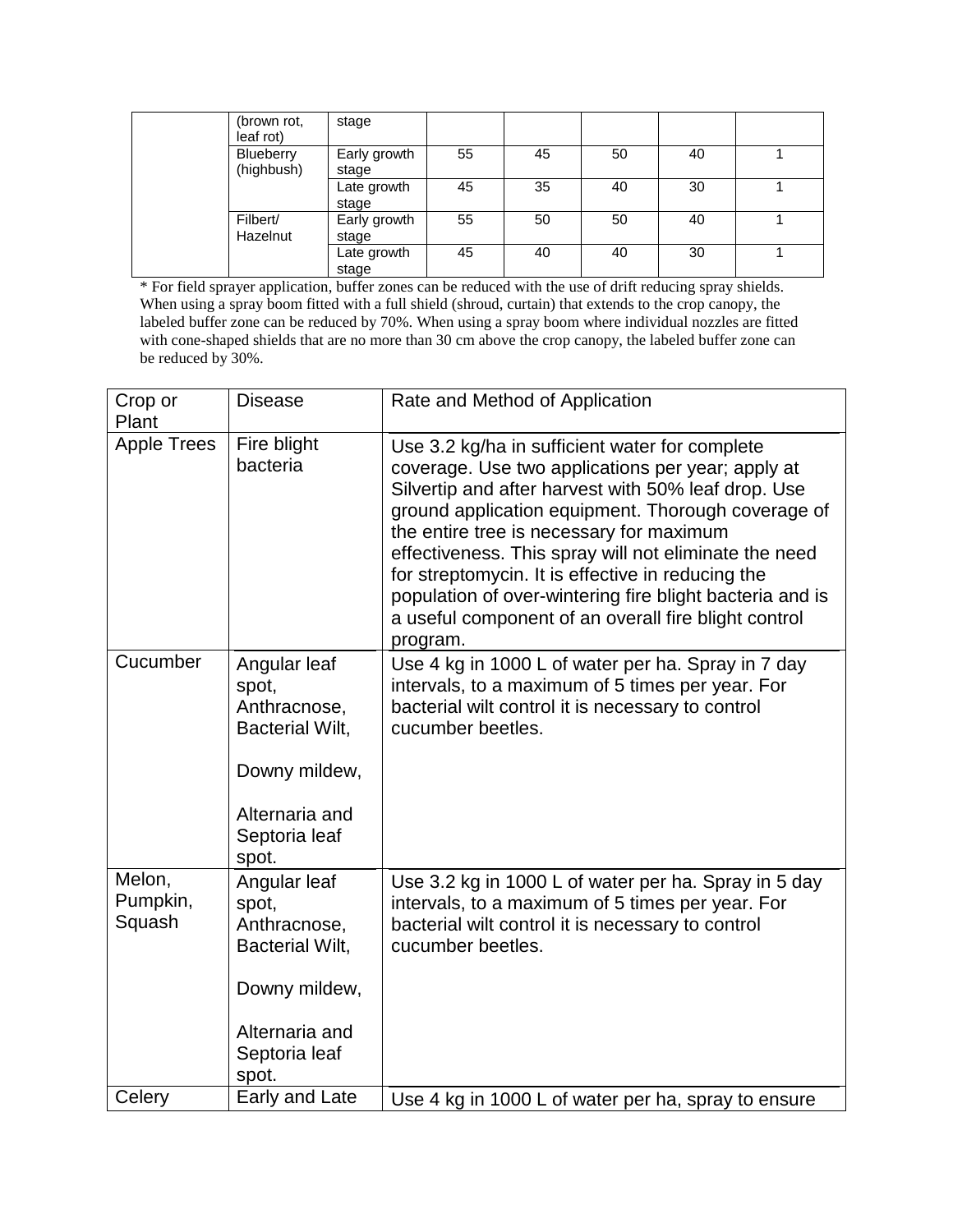|                                                 | <b>Blight</b>                                                                                                  | thorough coverage of plants. Start applications when<br>plants are 5 cm high and repeat at 7-10 day intervals<br>a maximum of 5 times per year.                                                                                                                                                                       |
|-------------------------------------------------|----------------------------------------------------------------------------------------------------------------|-----------------------------------------------------------------------------------------------------------------------------------------------------------------------------------------------------------------------------------------------------------------------------------------------------------------------|
| Onion                                           | <b>Downey Mildew</b>                                                                                           | Apply 3 kg in 500 L of water per ha. Apply every 10-<br>14 days throughout the growing season, beginning in<br>mid-May for overwintered crop and mid-June for<br>spring seeded crops. Do not apply within 1 day of<br>harvest. Do not apply more than 6 applications per<br>year.                                     |
| Potato                                          | Early and Late<br><b>Blight</b>                                                                                | Use 4 kg in 1000 L of water per ha, spray to ensure<br>thorough coverage of plants. Start applications when<br>plants are 10-20 cm high and repeat at 7-10 day<br>intervals. Do not apply more than 10 applications per<br>year.                                                                                      |
| Tomato                                          | Early and Late<br>Blight, Septoria<br>leaf spot (field<br>tomatoes)                                            | Use 4 kg in 1000 L of water per ha. Spray to ensure<br>thorough coverage of plants. Start application when<br>plants are 10-13 cm high and repeat at 7-10 day<br>intervals. Do not apply more than 10 applications per<br>year.                                                                                       |
|                                                 | <b>Bacterial canker</b><br>(greenhouse<br>tomatoes)                                                            | Use 3 kg in 1000 L of water per hectare. Apply early<br>in the growing season and repeat at 7-10 day<br>intervals. Do not apply more than 10 applications per<br>year.                                                                                                                                                |
| Cranberry                                       | Leafblight<br>Twigblight<br>(Phomopsis<br>/Diaporthe<br>vaccinii)<br><b>Fruit Rot</b><br><b>Fungal complex</b> | Apply 4 kg in 500-1000 L water per hectare.<br>Maximum of three applications per year, minimum of<br>10 days between applications; PHI 1 day. Ground<br>application: for twigblight apply at bud break and then<br>at 10-14 day intervals: for fruit rot apply at early bloom<br>and repeat at 10-14 day intervals.   |
| Grape                                           | Downy Mildew<br><b>Powdery Mildew</b>                                                                          | Mix 3 kg plus 6 kg of hydrated lime in 1000 L of water.<br>Apply at pre-bloom at 1500 L per ha and at post-<br>bloom and in cover sprays at 2000 L per ha until mid<br>August. Do not apply on Seibel varieties. Apply a<br>maximum of 7 applications per year and leave a<br>minimum of 3 days between applications. |
| Highbush<br><b>Blueberry</b>                    | <b>Bacterial Blight</b>                                                                                        | Use 2-4 kg in 500-1000 L/ha. Apply once before fall<br>rains, once at 50% leaffall and once at bud burst,<br>then at 14 day intervals during wet weather.<br>Maximum 6 applications per year. May be applied by<br>hand gun or tractor sprayer. The preharvest interval is<br>1day.                                   |
| Peach,<br>Apricot<br>(British<br>Columbia only) | Coryneum blight                                                                                                | Apply 9 kg per 1000 L per hectare once in September<br>AFTER the harvest is completed.                                                                                                                                                                                                                                |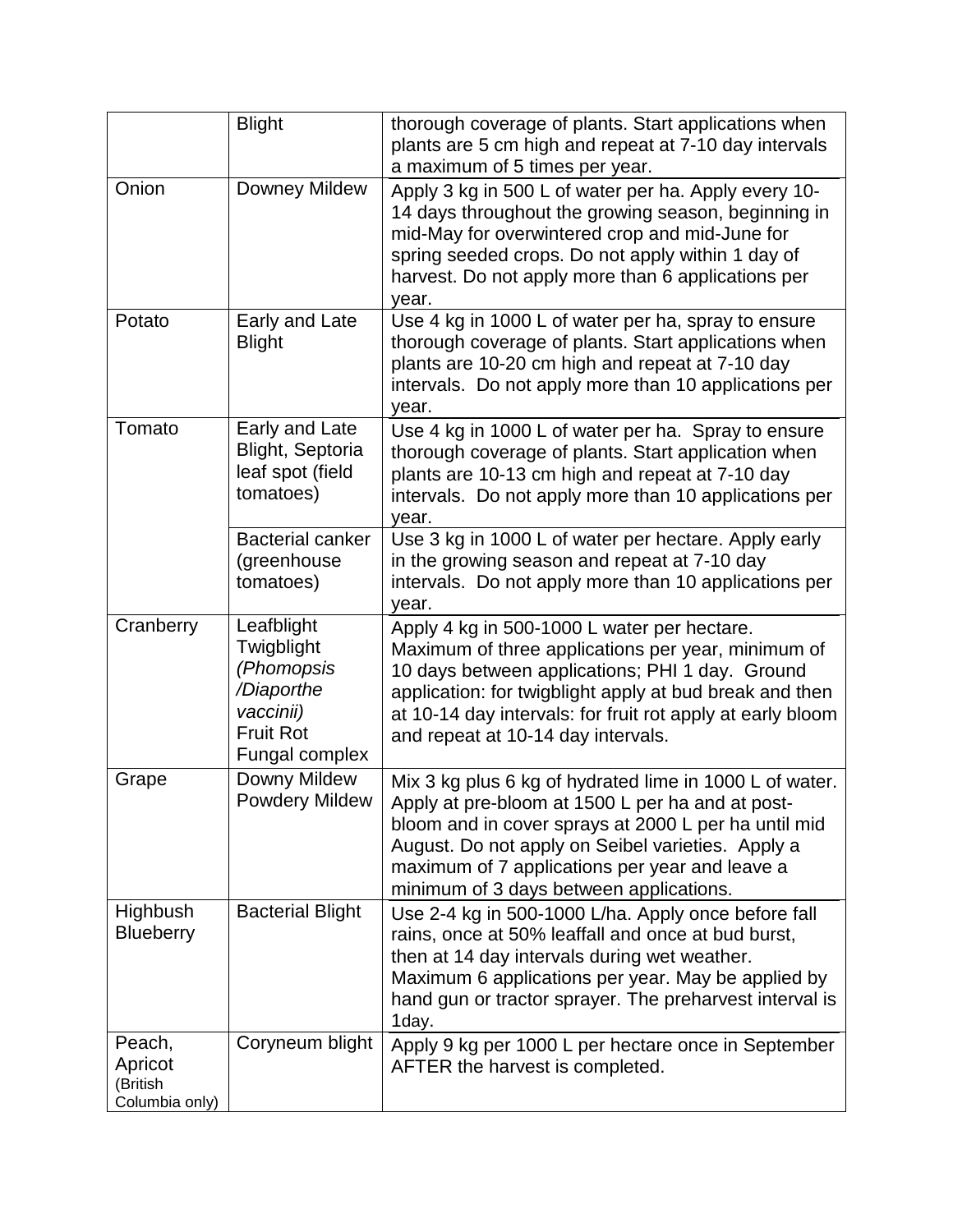| Peach                                                             | <b>Leaf Curl</b>                                                     | Apply 2 kg in 1000 L of water in fall after leaves have<br>fallen or in the spring before buds break. Apply a<br>maximum of 2 applications per year, leaving a<br>minimum of 7 days between applications.                                                                                                |
|-------------------------------------------------------------------|----------------------------------------------------------------------|----------------------------------------------------------------------------------------------------------------------------------------------------------------------------------------------------------------------------------------------------------------------------------------------------------|
| Pear<br>(British<br>Columbia only)                                | Fireblight<br>(see below)                                            | To reduce blossom infection, apply 2.2 kg per 1000 L<br>per hectare when blossoms open. In case of hail<br>damage, immediately repeat this treatment. Do not<br>apply on Anjou. Apply a maximum of 10 applications<br>per year, leaving a minimum of 5 days between<br>applications.                     |
| Raspberry                                                         | <b>Bacterial blight</b>                                              | Apply 2.5 kg per 1000 L of water to cover 1 ha. Apply<br>once before fall rains and three times (to a maximum<br>of 4 applications per year) using 3 kg per 1000 L of<br>water to cover 1 ha beginning with budburst and at<br>14-28 days successive intervals. Do not apply within<br>1 day of harvest. |
| Sour Cherry                                                       | Brown rot<br>Leaf spot                                               | Use 2 kg plus 4 kg of hydrated lime per 1000 L of<br>dilute spray. Consult local spray calendar for timing of<br>application. Apply a maximum of 10 applications per<br>year, leaving a minimum of 7 days between<br>applications.                                                                       |
| Arborvitae,<br>Cedar, Fir,<br>Spruce,<br>Juniper,<br><b>Pines</b> | Leafblight,<br>Needlecast,<br>Tipblight,<br>Twigblight               | Apply 4 kg in 1000 L of water when new growth starts<br>in spring and repeat 3-4 times to a maximum of 5<br>times per year at 10 day intervals. Further sprays are<br>advisable during prolonged rainy periods.                                                                                          |
| Cotoneaster<br>Crabapple,<br>Hawthorn,<br>Mountain<br>Ash, Quince | Fireblight<br>(see below)                                            | Apply 1.25 kg in 1000 L of water. Spray several times<br>during blossoming; also repeat during summer when<br>bacteria spread quickly in warm, rainy weather. Apply<br>a maximum of 10 applications per year, leaving a<br>minimum of 7 days between applications.                                       |
| Flowering<br>Prunus Spp.                                          | Coryneum<br>blight, bacterial<br>canker<br>(Pseudomonas<br>syringae) | 6 kg in 1000 L/ha. Apply prior to fall rains and again<br>when the majority of leaves have fallen leaving a<br>minimum of 7 days between applications.                                                                                                                                                   |
| Forsythia,<br>Lilac, Rose                                         | <b>Bacterial blight</b><br>(Pseudomonas<br>syringae)                 | 6 kg in 1000 L/ha. Apply once in October and again in<br>January. During blight conditions in April and May,<br>apply 1 g/L of active ingredient (2 g 50% wettable<br>powder). Apply a maximum of 2 applications per year.<br>Repeat at 7-10 day intervals.                                              |
| <b>Walnuts</b>                                                    | <b>Bacterial blight</b>                                              | Use 4 kg/ha in 1000 L water. Use up to 4 applications<br>per year. Leave a minimum of 7 days between<br>applications. Use ground (airblast) application<br>equipment. Thorough coverage of the entire tree is                                                                                            |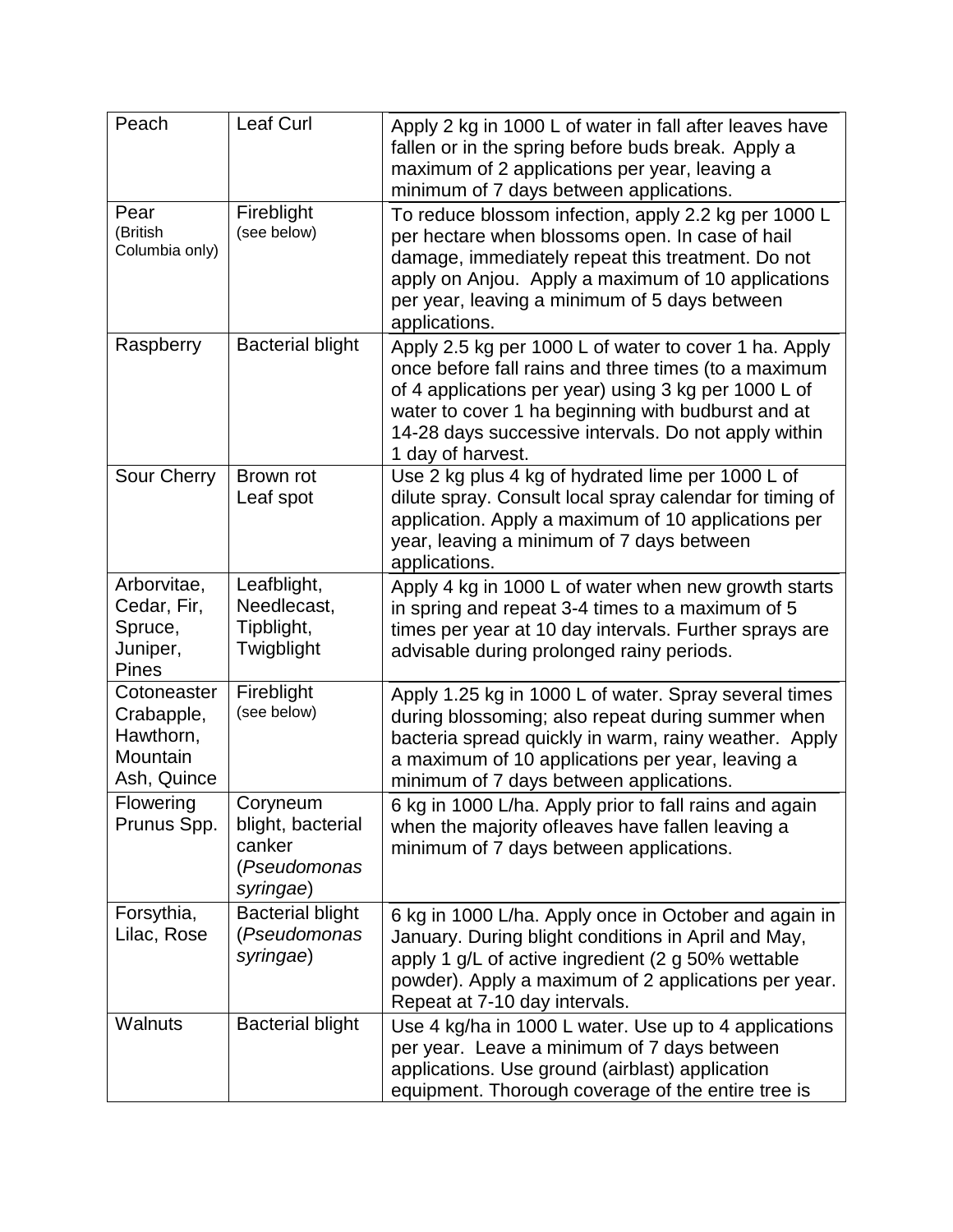|                                                       |                                                                     | necessary for maximum effectiveness. Begin<br>applications with the first spray in late May at 1st<br>pistillate, repeat at early June, July and August, with<br>the last spray no later than husk split. Do not apply<br>within 40 days of harvest.                                                                                                                                                                                                                                                                                    |
|-------------------------------------------------------|---------------------------------------------------------------------|-----------------------------------------------------------------------------------------------------------------------------------------------------------------------------------------------------------------------------------------------------------------------------------------------------------------------------------------------------------------------------------------------------------------------------------------------------------------------------------------------------------------------------------------|
| Filbert/<br><b>Hazelnut</b><br>(nut or<br>ornamental) | <b>Bacterial blight</b>                                             | Use 3 to 9 kg/ha in 1000 L water. Maximum of three<br>applications per year. First application Aug./Sept.,<br>before autumn rains; second application if fall rains<br>are heavy when 34 of the leaves have fallen; third<br>application in early spring before bud set; use low rate<br>on small trees; high rate for largest trees. Apply as a<br>ground spray only. Leave a minimum of 10 days<br>between applications.                                                                                                              |
|                                                       | <b>Eastern Filbert</b><br><b>Blight</b><br>(Anisogramma<br>anomala) | Use 3 to 9 kg/ha. Maxiumum of 3 applications per<br>year and repeat at 10-14 days intervals. Use low rate<br>on small trees, and high rate on large trees. Apply<br>product in 1,000 L/ha water during the spring when<br>the tissues are suseptible to disease. Application is<br>needed only from bud swell to bud break<br>(approximately late March to mid May) which is the<br>time that the tissue is susceptible to infection. May be<br>applied up to 1 day before harvest. Leave a minimum<br>of 10 days between applications. |

NOTE TO USER: READ THE FOLLOWING BEFORE USING THIS PRODUCT FOR THE INDICATED SPECIAL USE APPLICATIONS:

The DIRECTIONS FOR USE for this product for the use(s) described below were developed by persons other than Loveland Products Canada Inc. and accepted for registration by Health Canada under the User Requested Minor Use Label Expansion program. Loveland Products Canada Inc. itself makes no representation or warranty with respect to performance (efficacy) and/or crop tolerance (phytotoxicity) claims for this product when used on the crop(s) listed below.

Accordingly, the Buyer and User assume all risks related to performance and crop tolerance arising, and agree to hold Loveland Products Canada Inc. harmless from any claims based on efficacy or phytotoxicity in connection with the use(s) described below.

| <b>DIRECTIONS FOR USE</b>            |                                                                        |                                                                                                                                                                  |                                |  |
|--------------------------------------|------------------------------------------------------------------------|------------------------------------------------------------------------------------------------------------------------------------------------------------------|--------------------------------|--|
|                                      | <b>Sweet and Sour Cherries</b>                                         |                                                                                                                                                                  |                                |  |
| Crop                                 | Pest                                                                   | Rate                                                                                                                                                             | Maximum No.<br>of Applications |  |
| Sweet and<br>Sour<br><b>Cherries</b> | <b>Bacterial</b><br>Canker<br>(Pseudomon<br>as syringae<br>pv syringae | Apply 6 to 9 kg of product in 1000L<br>per hectare.<br>Apply by airblast sprayer when $\frac{3}{4}$<br>leaves have fallen.<br>Make a second application in early |                                |  |